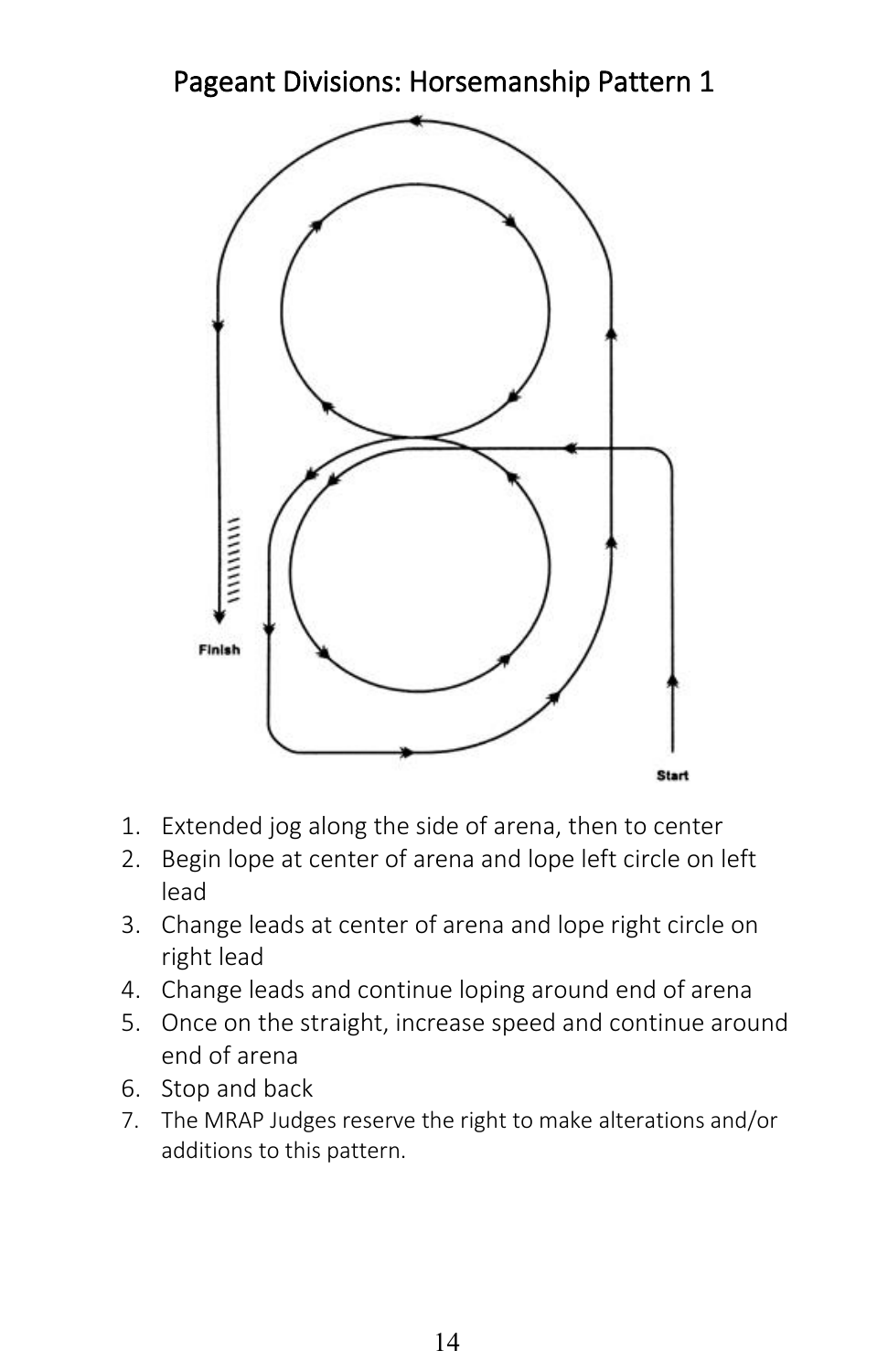## Pageant Divisions: Horsemanship Pattern 2



- 1. Circle the arena, on the left lead, at an extended lope
- 2. Guide left and lope down the center of the arena with moderate speed
- 3. Pass the center of the arena, stop and back to the center
- 4. Execute a 3/4 turn to the right and lope a circle, to the right, with moderate speed
- 5. Change leads and lope a circle, to the left, with moderate speed. After completing the circle, continue loping on the left lead toward the end of the arena
- 6. Stop and pause to show completion of pattern
- 7. The MRAP Judges reserve the right to make alterations and/or additions to this pattern.